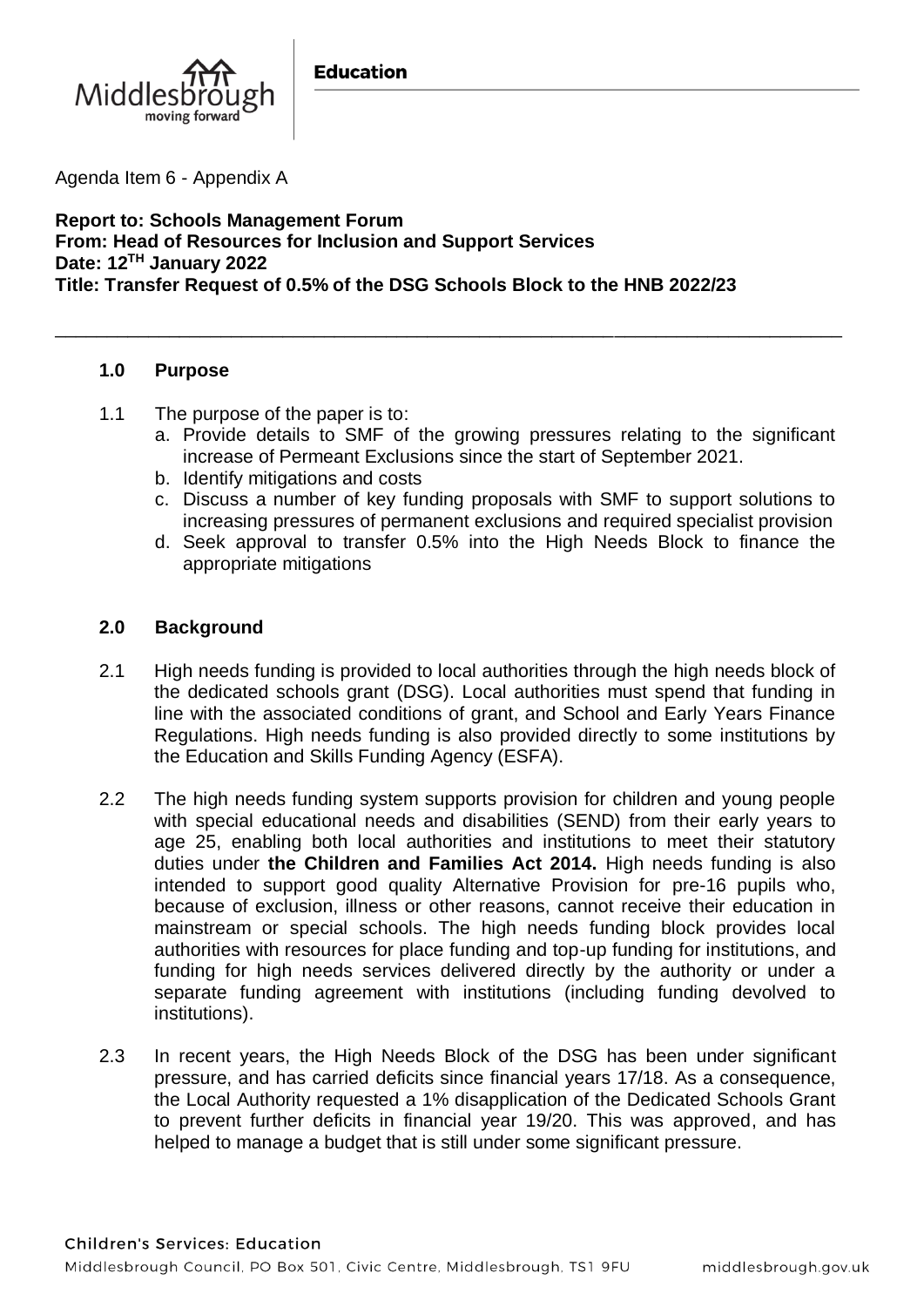- 2.4 The Local Authority is now subject to a DSG Management Plan with the DfE and ESFA to ensure deficit recovery.
- 2.5 However, despite being on track to develop resilience within the budget over recent years and bringing in-year deficits to zero, the COVID-19 pandemic has had a significant impact on the well-being and learning of vulnerable students.
- 2.6 This has had cumulative impact in several areas:
	- Significant increase in Permanent Exclusions at Secondary Phase
	- Significant increase in requests for EHCP
	- Significant increase in special school and resource places needed to meet emerging need
- 2.7 Each of these increases places a systemic pressure on provision required to meet the needs that are being identified. These "surges" are over and above forecasted increases in the current year. Following consultation with schools, these surges are expected to continue for the rest of this academic year. Given the extent of the difficulties students have faced, it is prudent to assume that this may continue for some time after that. However, with intervention and support there is an expectation that these surges should abate and that business as usual will resume in 18 months to 2 years.
- 2.8 It is worth noting that these increases in provision are across the board, and that all schools with students with Education Health and Care Plans are seeing escalation in needs for these students in addition to those students who are presenting an escalating or new need as an impact of the pandemic.
- 2.9.1 Since the implementation of the Behaviour Partnership across Middlesbrough there has been significant investment to support greater inclusion across all schools in Middlesbrough. This investment includes:
	- Recruitment of a Behaviour Partnership Manager
	- Development of the Preferred Providers Framework
	- Funding allocated to schools to build sustainable inclusion models
	- Development of the Primary Assessment Centre at Holmewood
	- Development of Assessment Centre at Community Learning
	- Recruitment of key staff to support the CLC Assessment Centre
	- Additional Education Psychology Support
	- Introduction of Pupil Inclusion Panels
	- Funding contribution to schools for Intervention Placements
	- Increase in vocational pathways
	- Increase in the range of Alternative Provision available locally
	- Increase in AP places at River Tees Multi Academy Trust
	- Greater support for schools through the Inclusion Model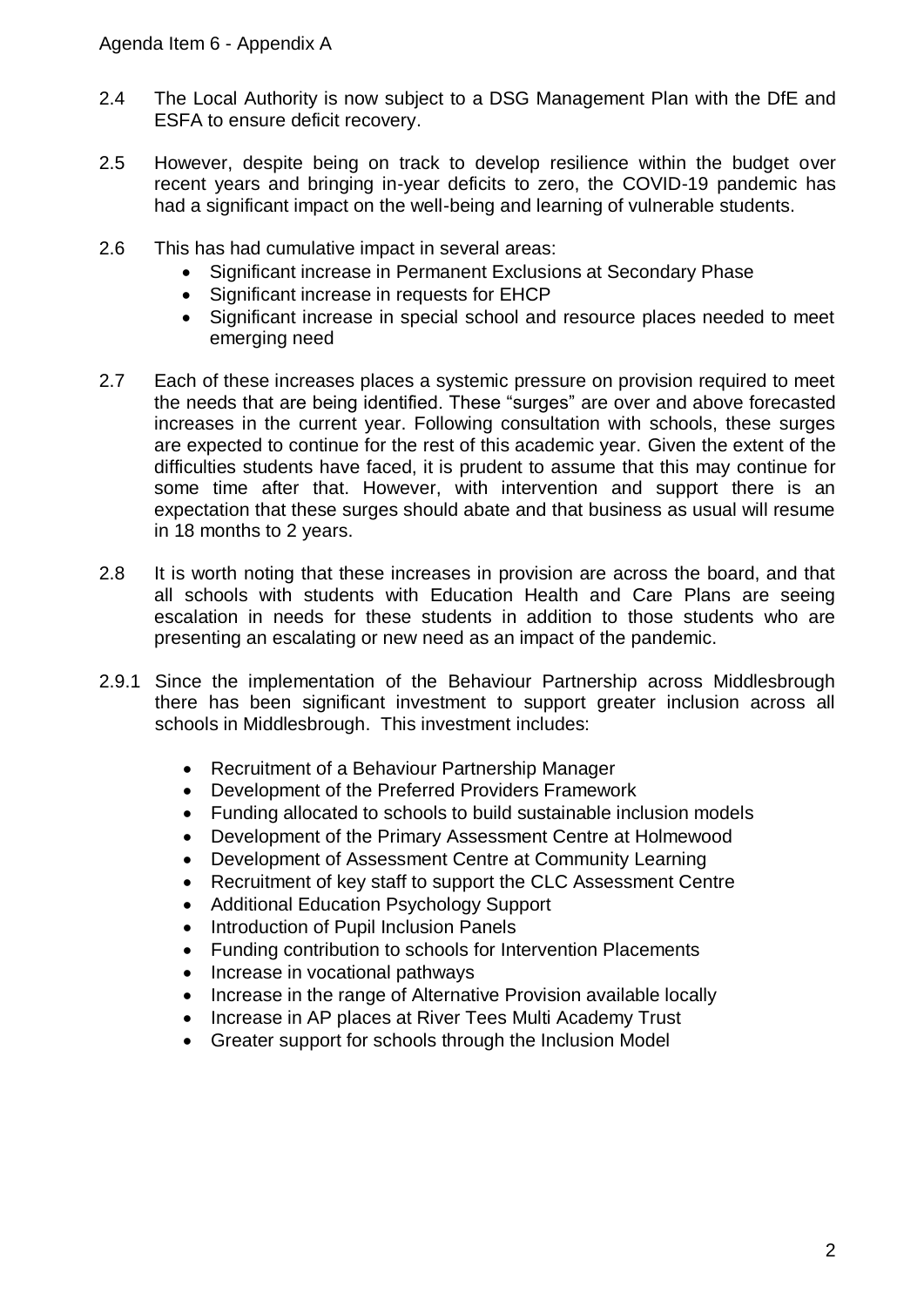| Programme                             |          | 18/19    | 19/20                                                           | 20/21                                | 21/22             | 22/23 |
|---------------------------------------|----------|----------|-----------------------------------------------------------------|--------------------------------------|-------------------|-------|
|                                       |          |          |                                                                 |                                      |                   |       |
| <b>High Needs underspend projects</b> | £850,000 |          |                                                                 |                                      |                   |       |
| <b>Interventions Subsidy</b>          |          | £810,000 | £810,000                                                        | £600,000                             | £600,000 £600,000 |       |
| <b>Inclusion Models</b>               |          | £290,000 |                                                                 | £290,000 £290,000 £400, 500 £730,000 |                   |       |
| <b>Learning Centre Secondary</b>      |          | £180,000 |                                                                 | £180,000 £180,000 £180,000 £180,000  |                   |       |
| <b>Assessment Centre Primary</b>      |          | £180,000 | £180,000                                                        | £180,000                             | £180,000 £180,000 |       |
| <b>Assessment Centre Capital</b>      |          | £700,000 |                                                                 |                                      |                   |       |
| <b>Covid Recovery</b>                 |          |          |                                                                 |                                      |                   |       |
| <b>AP Academy</b>                     |          |          | £1,728,000 £1,728,000 £1,728,000 £1,728,000 £1,728,000          |                                      |                   |       |
| <b>Educational Psychology</b>         |          |          | £80,000                                                         | £80,000                              | £80,000 £80,000   |       |
| <b>Virtual School AP</b>              |          | £170,000 | £170,000                                                        | £170,000                             | £170,000 £170,000 |       |
| additional provision for extra pex    |          |          |                                                                 |                                      | £750,000 £950,000 |       |
|                                       |          |          |                                                                 |                                      |                   |       |
|                                       |          |          | £850,000 £3,408,000 £3,438,000 £3,388,000 £4,418,500 £4,618,000 |                                      |                   |       |

**Cumulative Total £20,120,500**

### **3.0 Current pressures**

- 3.1 The pressures on provision come in all areas of need, but in particular, affected services are:
	- Alternative Provision Academy-an additional 60 places will be required in year according to current trends
	- Special School places-the increase in young people requiring provision for Social, Emotional and Mental Health Needs is above the planned increase in places for the next 2 years
	- Specialist Services are stretched to beyond capacity and therefore operating at crisis rather than a preventative basis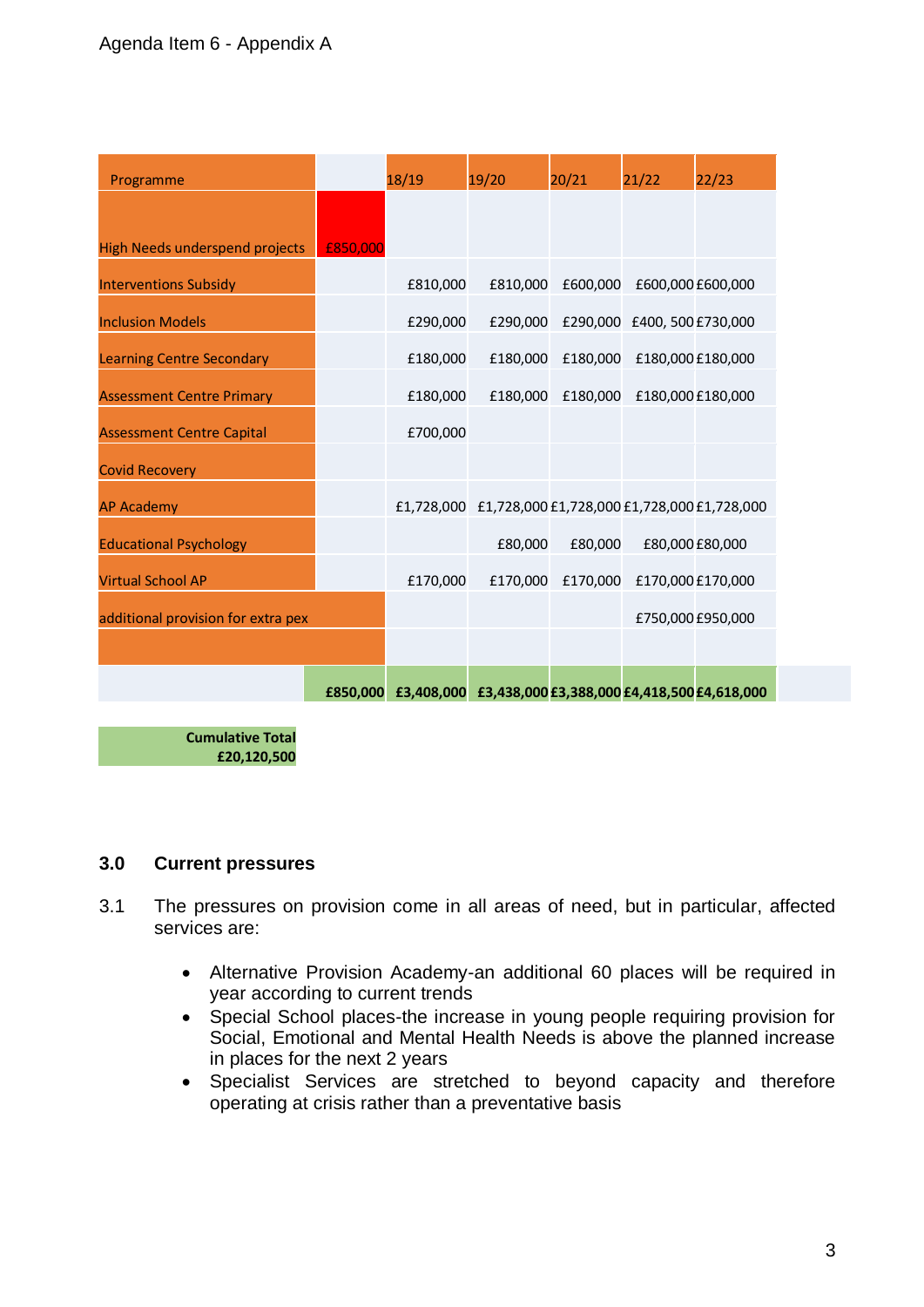Data and Trends

- 3.2 Analysis of the surge this academic year tells us that:
	- If the current trend continues, Middlesbrough exclusions will reach 2015/16 levels and by the end of the academic year, 60-70 children and young people in Middlesbrough will have been permanently excluded from school
	- The issues are consistent across ALL secondary schools in Middlesbrough
	- Persistent Disruptive Behaviour is usually the reason for a large majority of permanent exclusions. This surge is bucking that trend-the majority of cases involve a one-off significant event
	- Almost half of exclusions happen because of threatening behaviour or violence, suggesting an issue with emotional regulation
	- 2 out of every 5 children permanently excluded are already vulnerable and open to social care
	- 1 in 10 children have Special Educational Needs and/or Disabilities



If 21-22 trend continues at the same rate - projected 60-70 exclusions



### 4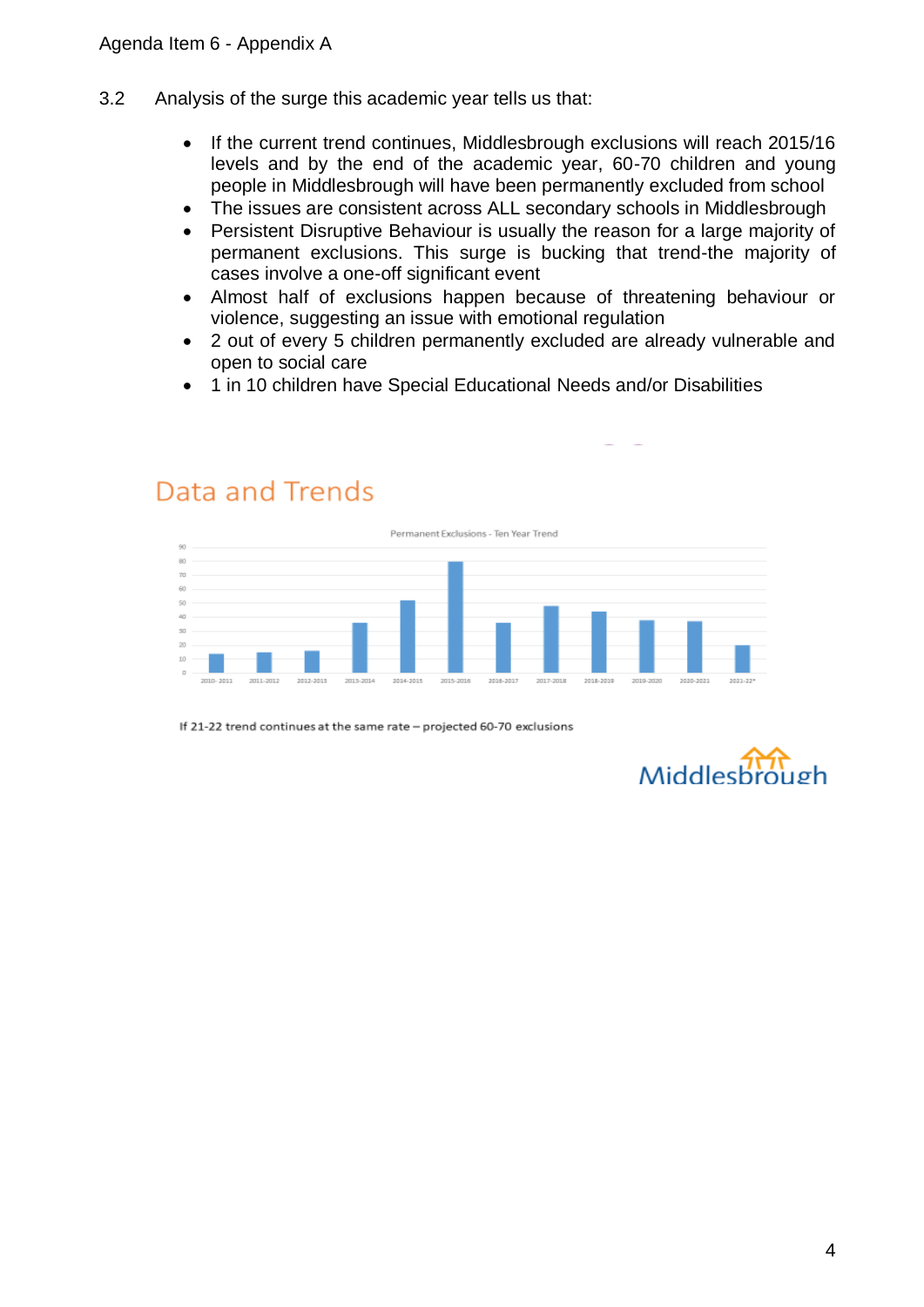# Agenda Item 6 - Appendix A



|            | Exclusions by Year Grou |           |           |                   |
|------------|-------------------------|-----------|-----------|-------------------|
| Year Group | $18 - 19$               | $19 - 20$ | $20 - 21$ | $21 - 22$         |
|            | 2                       |           | $\Omega$  |                   |
|            |                         |           |           | 貝                 |
| ٥          |                         |           |           |                   |
| 10         | E,                      |           |           | 6                 |
| 11         |                         | ۰,        |           | $\ddot{\text{o}}$ |

#### Exclusions by Reason - A 4 Year Comparison

| Reason                                                   | 13-19    | 19-20 | 20-21 | $21 - 22$ |
|----------------------------------------------------------|----------|-------|-------|-----------|
| Drug / Alcohol Related                                   | o        |       |       |           |
| <b>Racist Abuse</b>                                      |          |       |       |           |
| Damage to school / property                              | o        |       | o     |           |
| Physical assault on an adult                             |          |       |       |           |
| Physical assault on a pupil                              |          |       |       |           |
| Persistent Disruptive Behaviour                          |          |       |       |           |
| Verbal abuse / threatening behaviour against an<br>adult |          |       |       |           |
| Verbal abuse / threatening behaviour against a<br>pupil  | $\Omega$ |       |       |           |
| Theft                                                    | o        |       | o     | $\circ$   |
| Offensive weapon                                         |          |       |       |           |

40% children open to social care

MIDDLESBROUGH

20% children with SEND